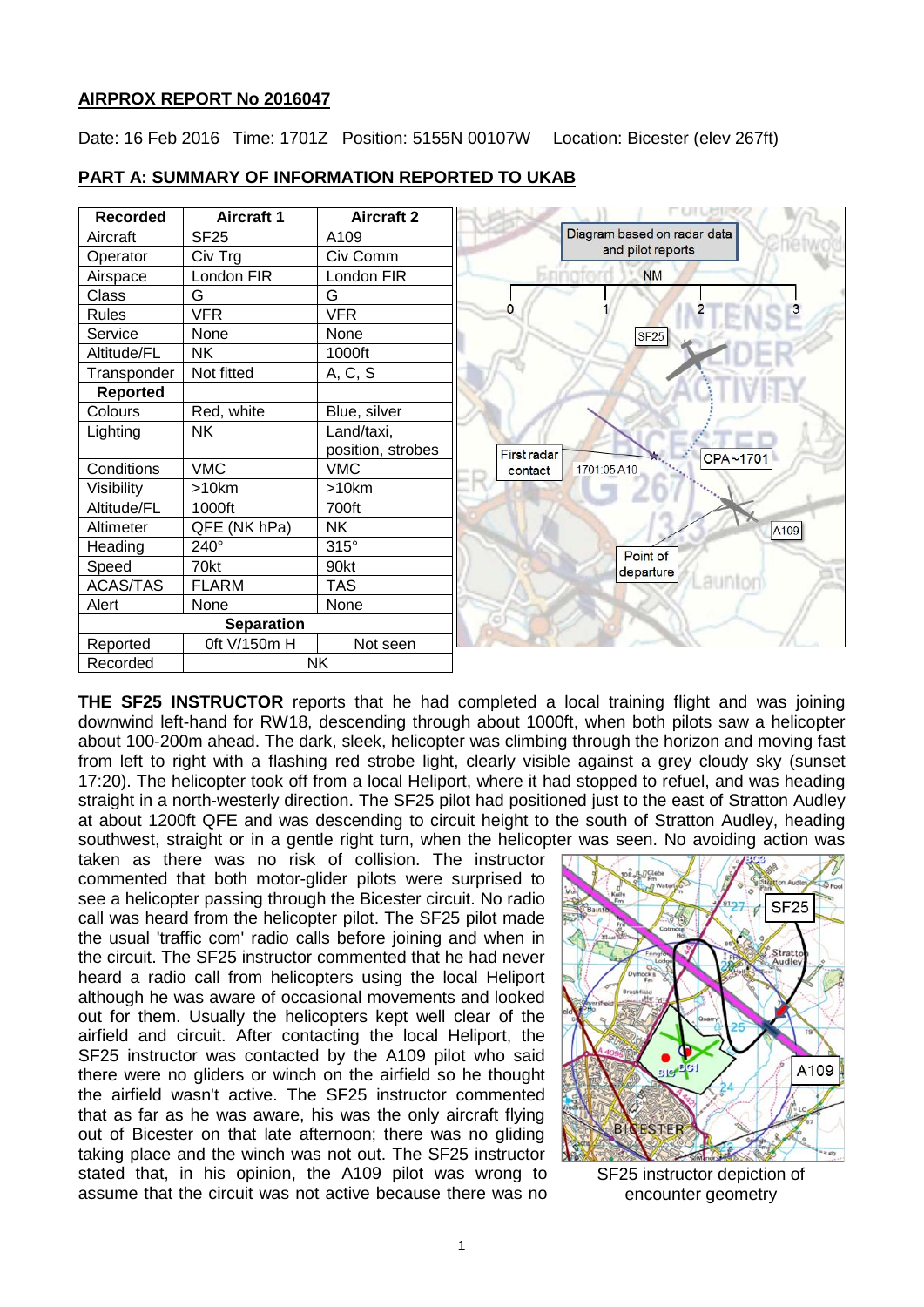winch out, that powered aircraft regularly flew in the circuit, especially when there was no gliding, and that they would prefer it if helicopters kept away from the circuit pattern by routeing east of Stratton Audley, which he understood to be normal practice.

He assessed the risk of collision as 'None'.

**THE A109 PILOT** reports departing from a private site near Bicester. After a good lookout, he departed to the northwest, avoiding Bicester Gliding Site, with which he was 'very familiar'. He continued to the northwest as no other aircraft were seen or were indicated on his TAS. In subsequent correspondence, he stated that the helicopter site operating company do not operate a 'heliport'; it is a private field with helicopters based there and which accommodates visiting aircraft. The operating company are fully aware of the operations conducted at Bicester Gliding site, and make every effort to apply sound airmanship principles to avoid activity in the vicinity of the site.

# **Factual Background**

The weather at Oxford was recorded as follows:

METAR EGTK 161720Z 20008KT 9999 FEW034 04/00 Q1030= METAR EGTK 161650Z 20010KT 9999 FEW040 05/00 Q1029=

### **Analysis and Investigation**

### **UKAB Secretariat**

The SF25 and A109 pilots shared an equal responsibility for collision avoidance and not to operate in such proximity to other aircraft as to create a collision hazard<sup>[1](#page-1-0)</sup>. If the incident geometry is considered as converging then the A109 pilot was required to give way to the SF[2](#page-1-1)5<sup>2</sup>. An aircraft operated on or in the vicinity of an aerodrome shall conform with or avoid the pattern of traffic formed by other aircraft in operation<sup>[3](#page-1-2)</sup>.

#### **Comments**

#### **BGA**

Many gliding sites continue to be active after ground equipment has been put away, with gliders and powered aircraft returning up until dark. It would be wise to assume a site is operational unless positively confirmed otherwise.

#### **Summary**

An Airprox was reported when an SF25 and an A109 flew into proximity at about 1701 on Tuesday 16<sup>th</sup> February 2016. Both pilots were operating under VFR in VMC, neither in receipt of a Flight Information Service.

# **PART B: SUMMARY OF THE BOARD'S DISCUSSIONS**

Information available consisted of reports from both pilots and radar photographs/video recordings.

Members first considered the pilots' actions. Some felt that although the A109 pilot had taken some reasonable precautions before transiting to the northwest, there was little time in which to assess whether aircraft were operating at Bicester and that he was ill advised to transit in such close proximity to a normally busy gliding site without making a radio call on the in-use frequency, even at the time of evening at which the Airprox occurred. Other members noted that the SF25 pilot was not

<span id="page-1-2"></span><span id="page-1-1"></span>

<span id="page-1-0"></span><sup>&</sup>lt;sup>1</sup> SERA.3205 Proximity.<br><sup>2</sup> SERA.3210 Right-of-way (c)(2) Converging.<br><sup>3</sup> SERA.3225 Operation on and in the Vicinity of an Aerodrome.